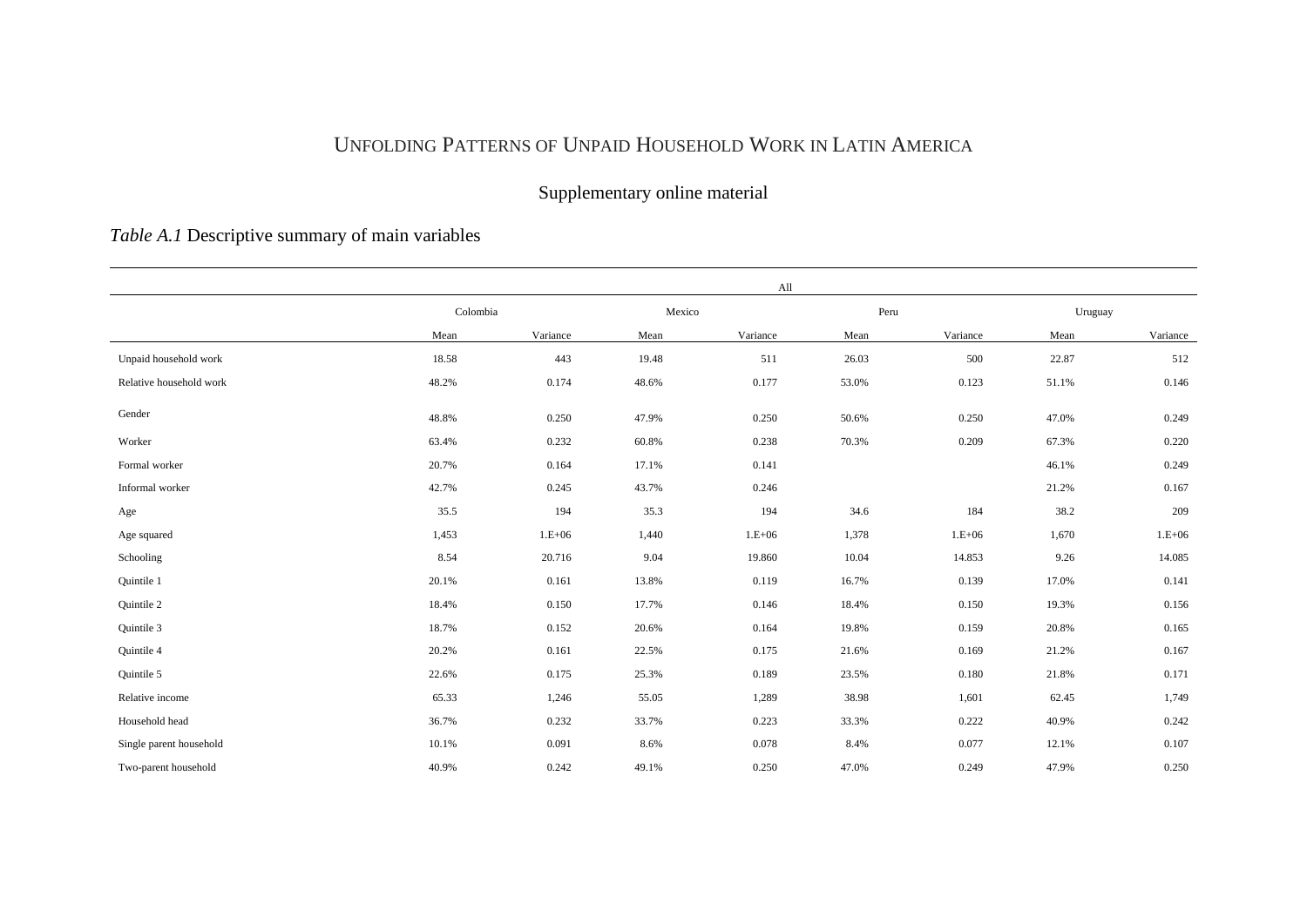| Composite household          | 7.4%       | 0.068 | 1.3%       | 0.013 | 1.8%       | 0.018 | 2.8%      | 0.027 |  |
|------------------------------|------------|-------|------------|-------|------------|-------|-----------|-------|--|
| Extended household           | 32.2%      | 0.218 | 32.9%      | 0.221 | 36.3%      | 0.231 | 19.0%     | 0.154 |  |
| Other households             | 9.4%       | 0.085 | 8.1%       | 0.074 | 6.4%       | 0.060 | 18.2%     | 0.149 |  |
| No extra adults              | 9.0%       | 0.082 | 5.5%       | 0.052 | 6.3%       | 0.059 | 10.3%     | 0.093 |  |
| One extra adult              | 40.0%      | 0.240 | 38.6%      | 0.237 | 37.4%      | 0.234 | 48.9%     | 0.250 |  |
| More than one extra adult    | 51.0%      | 0.250 | 55.9%      | 0.247 | 56.3%      | 0.246 | 40.7%     | 0.241 |  |
| Children 0-5 years old       | 33.9%      | 0.224 | 34.5%      | 0.226 | 38.4%      | 0.237 | 24.1%     | 0.183 |  |
| Children 6-12 years old      | 39.3%      | 0.239 | 40.6%      | 0.241 | 44.5%      | 0.247 | 30.9%     | 0.213 |  |
| Children 13-18 years old     | 32.2%      | 0.218 | 33.7%      | 0.223 | 35.5%      | 0.229 | 25.1%     | 0.188 |  |
| Observations                 | 537,690    |       | 69,115     |       | 10,808     |       | 7,140     |       |  |
| <b>Weighted Observations</b> | 28,632,632 |       | 72,560,441 |       | 19,914,805 |       | 1,808,120 |       |  |

*Source*: Authors' estimates based on time-use surveys from Colombia (DANE; 2010), Mexico (INEGI, 2009), Uruguay (INE, 2007), and Peru (INEI, 2010).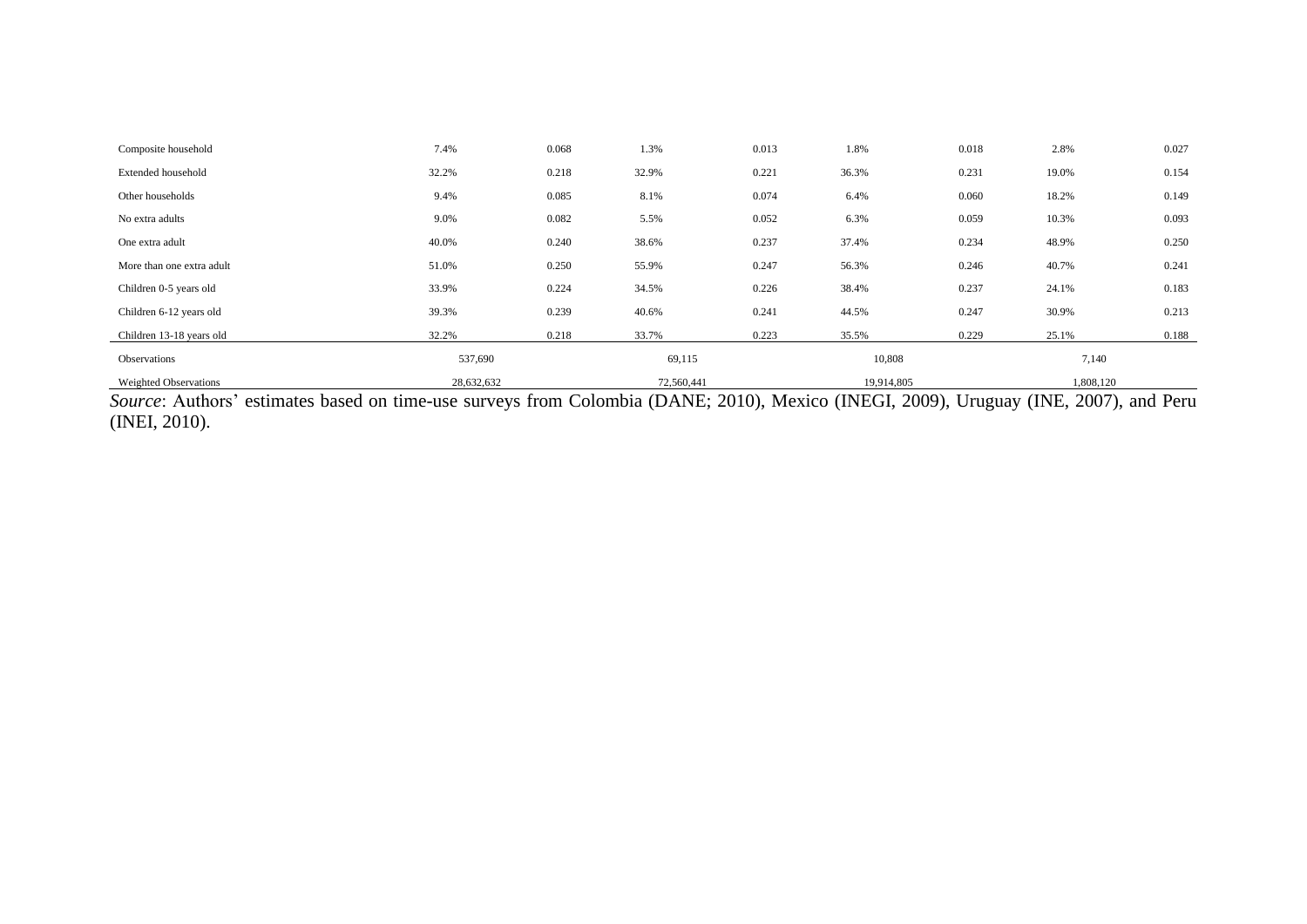## *Table A.3* Descriptive summary of main variables

|                                                | Men   |                    |       |          |         |          |         |          |       | Women    |       |          |         |          |       |          |  |
|------------------------------------------------|-------|--------------------|-------|----------|---------|----------|---------|----------|-------|----------|-------|----------|---------|----------|-------|----------|--|
|                                                |       | Mexico<br>Colombia |       |          | Peru    |          | Uruguay | Colombia |       | Mexico   |       | Peru     |         | Uruguay  |       |          |  |
|                                                | Mean  | Variance           | Mean  | Variance | Mean    | Variance | Mean    | Variance | Mean  | Variance | Mean  | Variance | Mean    | Variance | Mean  | Variance |  |
| Unpaid household<br>work<br>Relative household | 6.8   | 105                | 7.9   | 142      | 13.9    | 137      | 11.2    | 172      | 29.80 | 508      | 30.12 | 614      | 38.43   | 569      | 33.19 | 589      |  |
| work                                           | 26.4% | 0.133              | 25.2% | 0.121    | 35.6%   | 0.096    | 32.5%   | 0.123    | 68.0% | 0.129    | 69.6% | 0.134    | 70.3%   | 0.090    | 67.2% | 0.111    |  |
| Gender                                         |       |                    |       |          |         |          |         |          |       |          |       |          |         |          |       |          |  |
| Worker                                         | 77.0% | 0.177              | 78.5% | 0.169    | 80.7%   | 0.156    | 79.0%   | 0.166    | 50.5% | 0.250    | 44.4% | 0.247    | 59.7%   | 0.241    | 56.9% | 0.245    |  |
| Formal worker                                  | 25.1% | 0.188              | 21.8% | 0.170    | 32.3%   |          | 54.7%   | 0.248    | 16.6% | 0.138    | 12.7% | 0.111    |         |          | 38.4% | 0.237    |  |
| Informal worker                                | 51.9% | 0.250              | 56.8% | 0.245    | 45.1%   |          | 24.3%   | 0.184    | 33.9% | 0.224    | 31.7% | 0.217    |         |          | 18.5% | 0.151    |  |
| Age                                            | 35.2  | 195                | 34.9  | 196      | 34.4    | 179      | 38.1    | 208      | 35.8  | 193      | 35.6  | 192      | 34.7    | 188      | 38.4  | 210      |  |
| Age squared                                    | 1,431 | $1.E+06$           | 1,417 | $1.E+06$ | 1,365   | $1.E+06$ | 1,657   | $1.E+06$ | 1,474 | $1.E+06$ | 1,461 | $1.E+06$ | 1,391   | $1.E+06$ | 1,681 | $1.E+06$ |  |
| Schooling                                      | 8.39  | 20.939             | 9.22  | 19.428   | 1034.6% | 13.320   | 8.89    | 12.730   | 8.68  | 20.463   | 8.87  | 20.201   | 970.6%  | 16.275   | 9.60  | 15.060   |  |
| Quintile 1                                     | 19.0% | 0.154              | 13.5% | 0.117    | 15.7%   | 0.132    | 16.4%   | 0.137    | 21.2% | 0.167    | 14.1% | 0.121    | 17.7%   | 0.146    | 17.5% | 0.144    |  |
| Quintile 2                                     | 18.3% | 0.149              | 17.5% | 0.144    | 0.18    | 0.147    | 19.0%   | 0.154    | 18.5% | 0.151    | 18.0% | 0.147    | 0.19    | 0.154    | 19.6% | 0.157    |  |
| Quintile 3                                     | 18.7% | 0.152              | 20.2% | 0.161    | 19.6%   | 0.157    | 20.9%   | 0.166    | 18.7% | 0.152    | 21.0% | 0.166    | 20.0%   | 0.160    | 20.6% | 0.164    |  |
| Quintile 4                                     | 20.8% | 0.165              | 22.7% | 0.176    | 21.9%   | 0.171    | 21.7%   | 0.170    | 19.6% | 0.158    | 22.4% | 0.174    | 21.3%   | 0.168    | 20.7% | 0.164    |  |
| Quintile 5                                     | 23.2% | 0.178              | 26.1% | 0.193    | 25.0%   | 0.187    | 22.0%   | 0.172    | 22.0% | 0.171    | 24.6% | 0.186    | 22.0%   | 0.172    | 21.6% | 0.170    |  |
| Relative income                                | 67.22 | 1029               | 54.70 | 1015     | 50.47   | 1596     | 75.55   | 1398     | 63.53 | 1446     | 55.37 | 1542     | 2721.3% | 1331     | 50.81 | 1774     |  |
| Household head                                 | 53.1% | 0.249              | 54.7% | 0.248    | 51.1%   | 0.250    | 59.9%   | 0.240    | 21.1% | 0.166    | 14.4% | 0.123    | 15.1%   | 0.128    | 24.0% | 0.182    |  |
| Single parent<br>household                     | 7.8%  | 0.072              | 7.1%  | 0.066    | 0.07    | 0.063    | 10.4%   | 0.093    | 12.2% | 0.107    | 9.9%  | 0.089    | 0.10    | 0.091    | 13.7% | 0.118    |  |
| Two-parent household                           | 44.1% | 0.247              | 52.6% | 0.249    | 49.7%   | 0.250    | 52.0%   | 0.250    | 37.9% | 0.235    | 45.9% | 0.248    | 44.3%   | 0.247    | 44.3% | 0.247    |  |
| Composite household                            | 7.4%  | 0.069              | 1.4%  | 0.014    | 1.8%    | 0.018    | 2.4%    | 0.023    | 7.3%  | 0.068    | 1.2%  | 0.012    | 1.8%    | 0.018    | 3.1%  | 0.030    |  |
| Extended household                             | 29.8% | 0.209              | 30.5% | 0.212    | 34.6%   | 0.226    | 16.4%   | 0.137    | 34.6% | 0.226    | 35.2% | 0.228    | 38.1%   | 0.236    | 21.3% | 0.168    |  |
| Other households                               | 10.9% | 0.097              | 8.5%  | 0.077    | 7.1%    | 0.066    | 18.9%   | 0.153    | 8.0%  | 0.074    | 7.8%  | 0.072    | 5.7%    | 0.053    | 17.6% | 0.145    |  |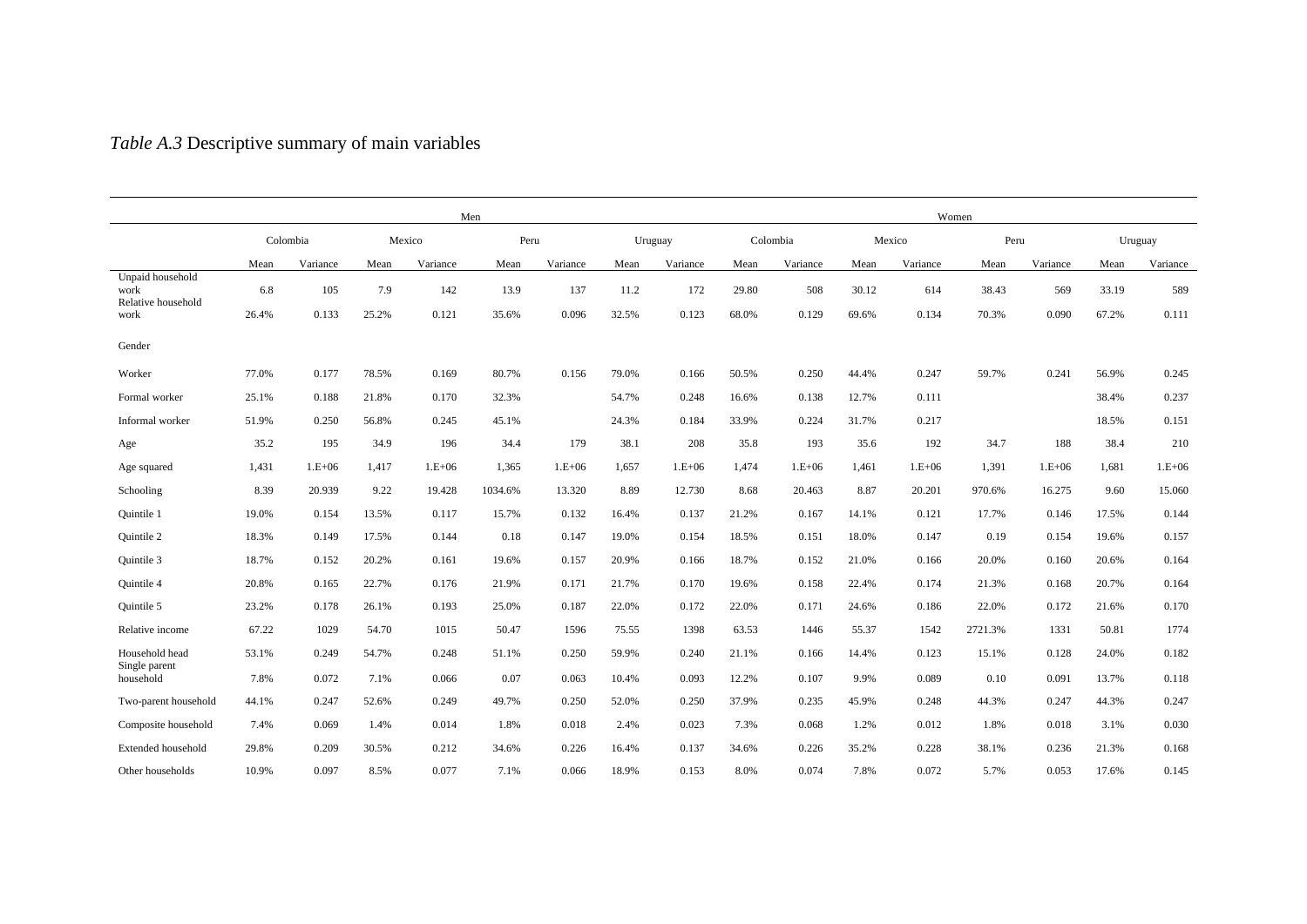| No extra adults                                    | 8.3%       | 0.076 | 4.6%       | 0.044 | 5.6%       | 0.052 | 8.6%    | 0.079 | 9.6%       | 0.087 | 6.3%       | 0.059 | 7.0%      | 0.065 | 11.9%   | 0.105 |
|----------------------------------------------------|------------|-------|------------|-------|------------|-------|---------|-------|------------|-------|------------|-------|-----------|-------|---------|-------|
| One extra adult                                    | 39.5%      | 0.239 | 38.6%      | 0.237 | 36.8%      | 0.233 | 49.2%   | 0.250 | 40.6%      | 0.24  | 38.5%      | 0.237 | 38.0%     | 0.236 | 48.7%   | 0.250 |
| More than one extra<br>adult                       | 52.2%      | 0.250 | 56.7%      | 0.245 | 57.6%      | 0.244 | 42.2%   | 0.244 | 49.8%      | 0.250 | 55.1%      | 0.247 | 55.0%     | 0.248 | 39.4%   | 0.239 |
| Children 0-5 years old                             | 31.3%      | 0.215 | 32.9%      | 0.22  | 36.8%      | 0.233 | 22.8%   | 0.176 | 36.5%      | 0.232 | 36.0%      | 0.230 | 39.9%     | 0.240 | 25.3%   | 0.189 |
| Children 6-12 years<br>old<br>Children 13-18 years | 37.3%      | 0.234 | 39.4%      | 0.239 | 43.3%      | 0.246 | 30.1%   | 0.21  | 41.3%      | 0.242 | 41.6%      | 0.243 | 45.7%     | 0.248 | 31.5%   | 0.216 |
| old                                                | 32.1%      | 0.218 | 33.7%      | 0.224 | 35.0%      | 0.227 | 24.7%   | 0.186 | 32.4%      | 0.219 | 33.7%      | 0.223 | 36.0%     | 0.230 | 25.5%   | 0.190 |
| Observations<br>Weighted                           | 247,515    |       | 32,983     |       | 5,262      |       | 3,351   |       | 290,175    |       | 36,132     |       | 5,546     |       | 3,789   |       |
| <b>Observations</b>                                | 13.969.098 |       | 34,765,390 |       | 10,080,457 |       | 850,407 |       | 14,663,534 |       | 37,795,051 |       | 9,834,348 |       | 957,713 |       |

*Source*: Authors' estimates based on time-use surveys from Colombia (DANE; 2010), Mexico (INEGI, 2009), Uruguay (INE, 2007), and Peru (INEI, 2010).